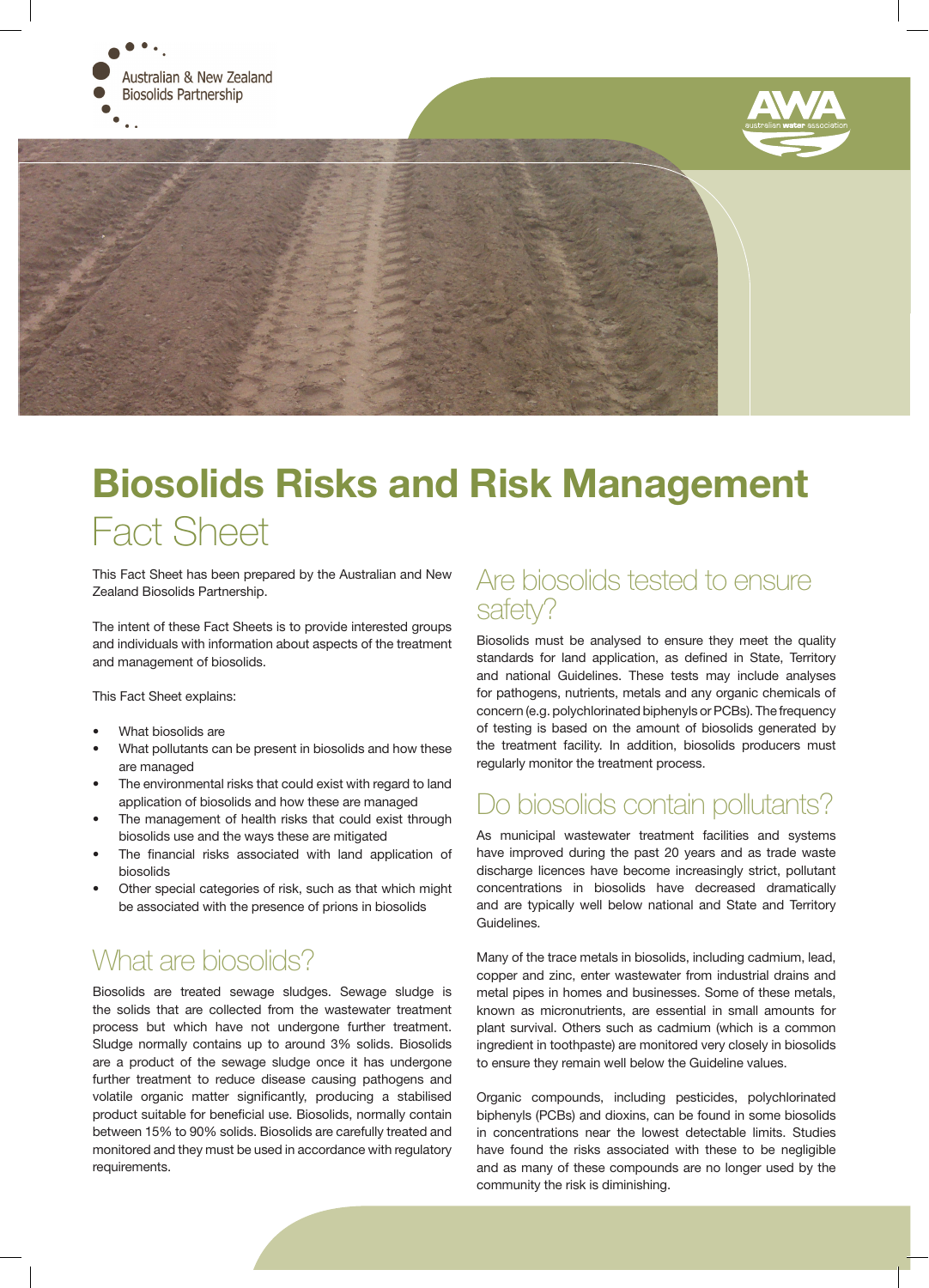In Australia and New Zealand biosolids guidelines developed or endorsed by State and Territory and national environmental and health-related departments define strict contaminant classifications for heavy metals to ensure sustainable, appropriate uses in Australia and New Zealand.

## Will the metals and pollutants in biosolids enter the food chain?

Protecting human and stock health is a cornerstone of the various biosolids guidelines in place in Australia and New Zealand. These guidelines are usually endorsed by relevant Departments of Health or related regulatory authorities. The guidelines ensure there is no harmful build-up of metals or pollutants in the soil or in crops.

Many of the trace metals in biosolids are also present in conventional fertilisers and manure. These substances are nontoxic at the low concentrations and low rates at which they are applied.

# Will land application of biosolids pollute ground or surface water?

When applied according to guidelines and good farming practices, biosolids will not impact on groundwater or surface water quality.

As with any fertiliser, the chief groundwater issues are nitrogen and phosphorous. Unlike many commercial fertilisers, about 85% of the nitrogen in biosolids is present in a slow-release organic form, making biosolids less likely to cause groundwater pollution from the release of nitrates (the mobile form of nitrogen) or phosphates. In addition, many guidelines ensure soil pH is taken into account and is managed in establishing the suitability of a site for land application to prevent movement of metals through the soil.

Guidelines for land application of biosolids usually specify site selection criteria, stormwater controls at the site as well as operating practices to minimise stormwater runoff under extreme events.

# Will biosolids be carried in the air?

Biosolids generally will not generate dust or moisture droplets during handling or application. Because biosolids are high in organic matter, once on the ground, they dry and form a crusty material that is resistant to erosion. Dust generated during application of biosolids is usually generated by spreading equipment disturbing the existing soil layer, not from the biosolids being applied.



#### Can the health of native or domestic animals be affected if they come into contact with biosolids?

Typically the pathogens found in sewage are sourced from human waste and the vast majority are removed during processing of the biosolids. Most of these pathogens, in particular viruses, do not infect other animals as they are specific for humans. However, a few pathogens, such as some strains of the protozoan parasite Cryptosporidium, can infect certain domestic animals, including cattle and the bacterium Salmonella is known to infect young chickens. This is why the various biosolids guidelines recommend a withholding period of 30 days before stock is allowed to graze or domestic fowl allowed access to land once biosolids have been applied.

This withholding period is not required for domestic animals such as dogs and native wildlife as they cannot become infected with these human pathogens.

## Does the application of biosolids pose a health risk?

Good hygiene practices are essential for persons coming in contact with biosolids. As in many other fertilisers and soil amendments, human sickness may result from exposure to chemicals, toxins or pathogenic organisms. Biosolids may contain some or all of these at various stages, particularly at the time of production. However, there are many barriers available to protect us from these.

The potential health concerns for users of biosolids are excessive levels of toxic metals or chemicals, or presence of potentially pathogenic micro-organisms (e.g. viruses and bacteria).

All producers of biosolids are required to monitor their product for contaminants. Guidelines published by State, Territory and national governments in Australia and New Zealand ensure that good practice is followed when biosolids are applied to agricultural land. In these circumstances, there is no danger to health from the resulting crop.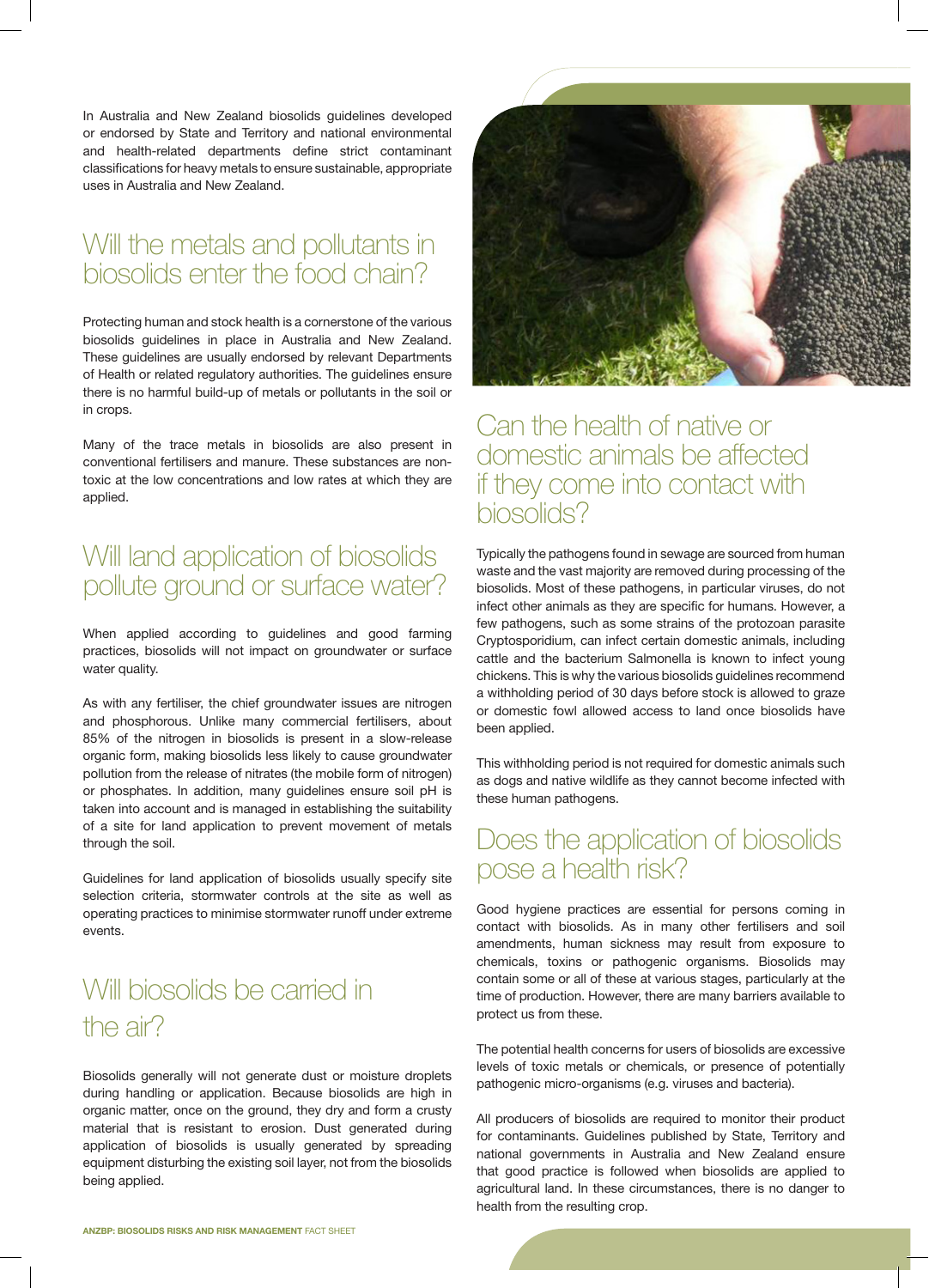

The wet material may provide a suitable environment for organisms, and care is required to ensure the health of workers during transportation and application of moist material. After application to farmland, the biosolids decompose quickly into the soil (exposure to sunlight and drying causing rapid die-off of any remaining pathogens) and naturally occurring bacteria become dominant.

Only the highest quality material is able to be used in circumstances such as composting or application to leaf crops. Generally, biosolids are applied to broadacre and grain crops where the time between application, sowing of seeds and harvesting of mature crops can be from three to six months. In the case of grain crops, the crop itself will be subject to further refinement to produce flour and other products.

As is the case with many other foods or products used in conjunction with food production, there are ongoing concerns that about various chemicals may be present in very tiny concentrations, or that their effects have not yet been identified. It is important to note there have been no identified cases of death or illness from exposure to biosolids that have been used appropriately, in line with relevant Guidelines.

Protecting human health is a cornerstone of the various Biosolids Guidelines in place in Australia and New Zealand. These Guidelines are usually endorsed by relevant Departments of Health or related regulatory authorities. Biosolids applied in accordance with Guidelines to grow crops or graze stock for human consumption presents a negligible risk to the consumer.

# Is it safe to eat food that has been grown using biosolids?

This is one of the major factors considered in formulating State, Territory and national Guidelines. Provided that biosolids are used in accordance with the Guidelines there is no greater risk associated with biosolids application than with other commercial fertilisers.

The USA has conducted more than 30 years of scientific research including a US Environmental Protection Authority

risk assessment of biosolids use. These studies included the independent evaluation of how biosolids could directly or indirectly affect human health and the environment and established minimum safe concentrations for biosolids applications to land. It concluded that if correctly managed biosolids application to land has no adverse environmental or health impacts.

Similar research has been conducted throughout Australia in the past 15 years.

### Will a land application site next to me impact my property value?

There is no evidence that land values in Australia or New Zealand have been negatively affected as a result of the application of biosolids on a neighbouring property. On the contrary, the use of biosolids on farmland helps improve crops and supports continued success of those farming operations, adding to the generally economic wellbeing of the region.

Successful land reclamation projects using biosolids have also raised land values at and around surface mine sites.

## Do prions pose a risk in the management of biosolids?

Prions are small folded protein molecules containing no genetic information, which are made up of amino acids, the essential building blocks of all proteins. Prion-like proteins that are found naturally in many (perhaps all) plants and animals are folded differently than normal proteins due to slight amino acid changes in certain regions of the protein. The term prion is often used to refer to such abnormally folded proteins (also referred to as proteinaceous infectious particles), when they have the ability to affect other proteins, causing them to change from the normal form to the abnormal form.

In their normal, non-infectious state, prions are believed to be involved in cell-to-cell communications and other important cell functions. In their abnormal form prions have been linked to the transmission of Bovine Spongiform Encephalitis (BSE, or so-called 'Mad Cow' disease) and Creutzfeld-Jakob Disease (CJD) and variant CJD. There has been discussion about the potential for prions to enter wastewater streams through the discharge of animal waste from abattoirs and similar facilities and thereby passed on to humans through either contact with treated wastewater or biosolids.